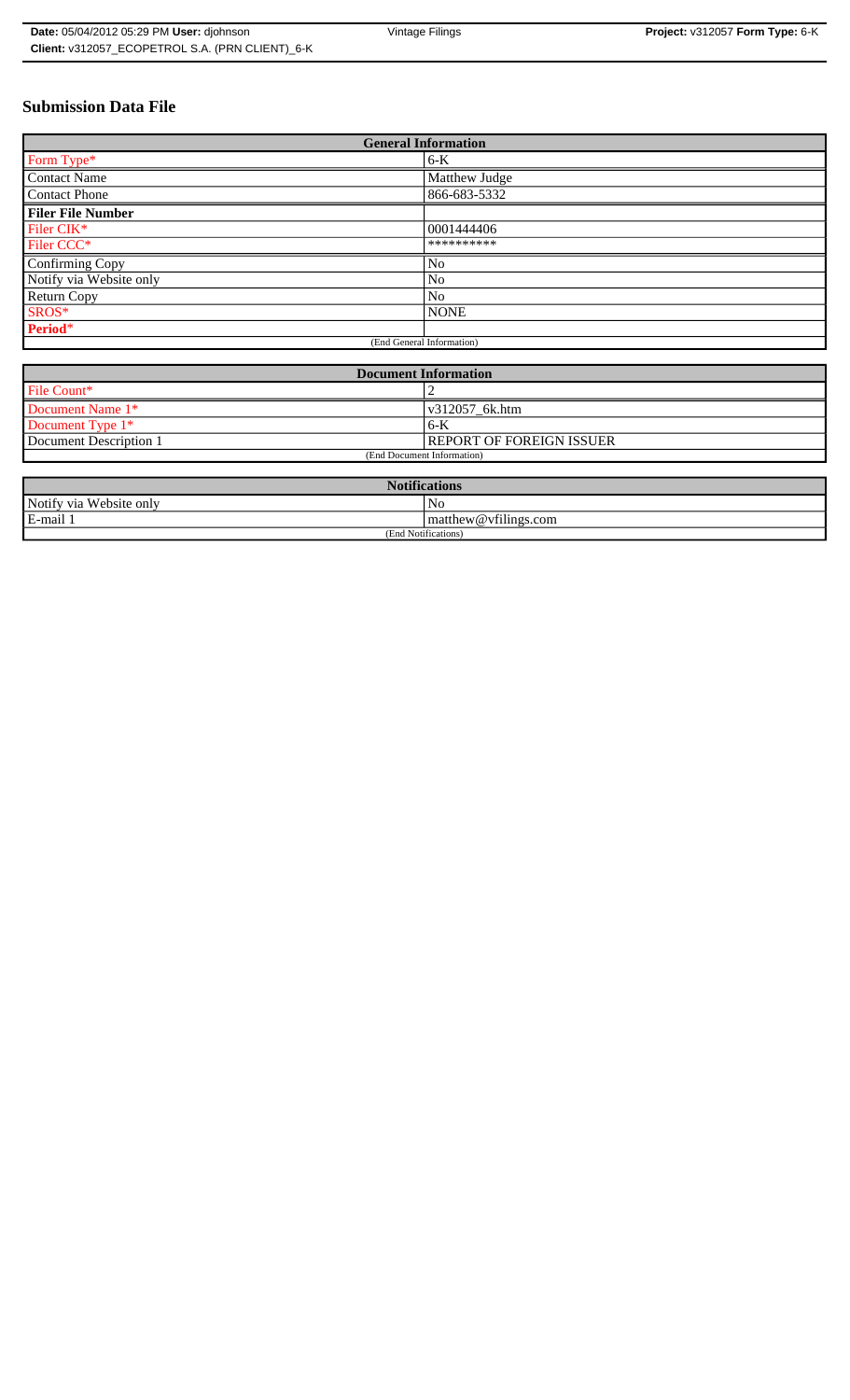#### **SECURITIES AND EXCHANGE COMMISSION Washington, D.C. 20549**  $\overline{a}$

### **FORM 6-K REPORT OF FOREIGN PRIVATE ISSUER PURSUANT TO RULE 13a-16 OR 15d-16 OF THE SECURITIES EXCHANGE ACT OF 1934**

May 2012

 $\overline{a}$ 

 $\overline{a}$ 

 $\overline{a}$ 

Commission File Number: 333-153452

**ECOPETROL S.A.**

*(Exact name of registrant as specified in its Charter)*  $\overline{a}$ 

Carrera 7 No. 37 – 69 BOGOTA – COLOMBIA *(Address of registrant's principal executive offices)*

Indicate by check mark whether the registrant files or will file annual reports under cover Form 20-F or Form 40-F.

Form 20-F  $\boxtimes$  Form 40-F  $\Box$ 

Indicate by check mark if the registrant is submitting the Form 6-K in paper as permitted by Regulation S-T Rule 101(b)(1):

Yes □ No ⊠

Indicate by check mark if the registrant is submitting the Form 6-K in paper as permitted by Regulation S-T Rule 101(b)(7):

Yes □ No ⊠

Indicate by check mark whether by furnishing the information contained in this Form, the registrant is also thereby furnishing the information to the Commission pursuant to Rule 12g3-2(b) under the Securities Exchange Act of 1934.

 $Yes$   $\square$  No  $X$ 

If "Yes" is marked, indicate below the file number assigned to the registrant in connection with Rule 12g3-2(b): 82-  $N/A$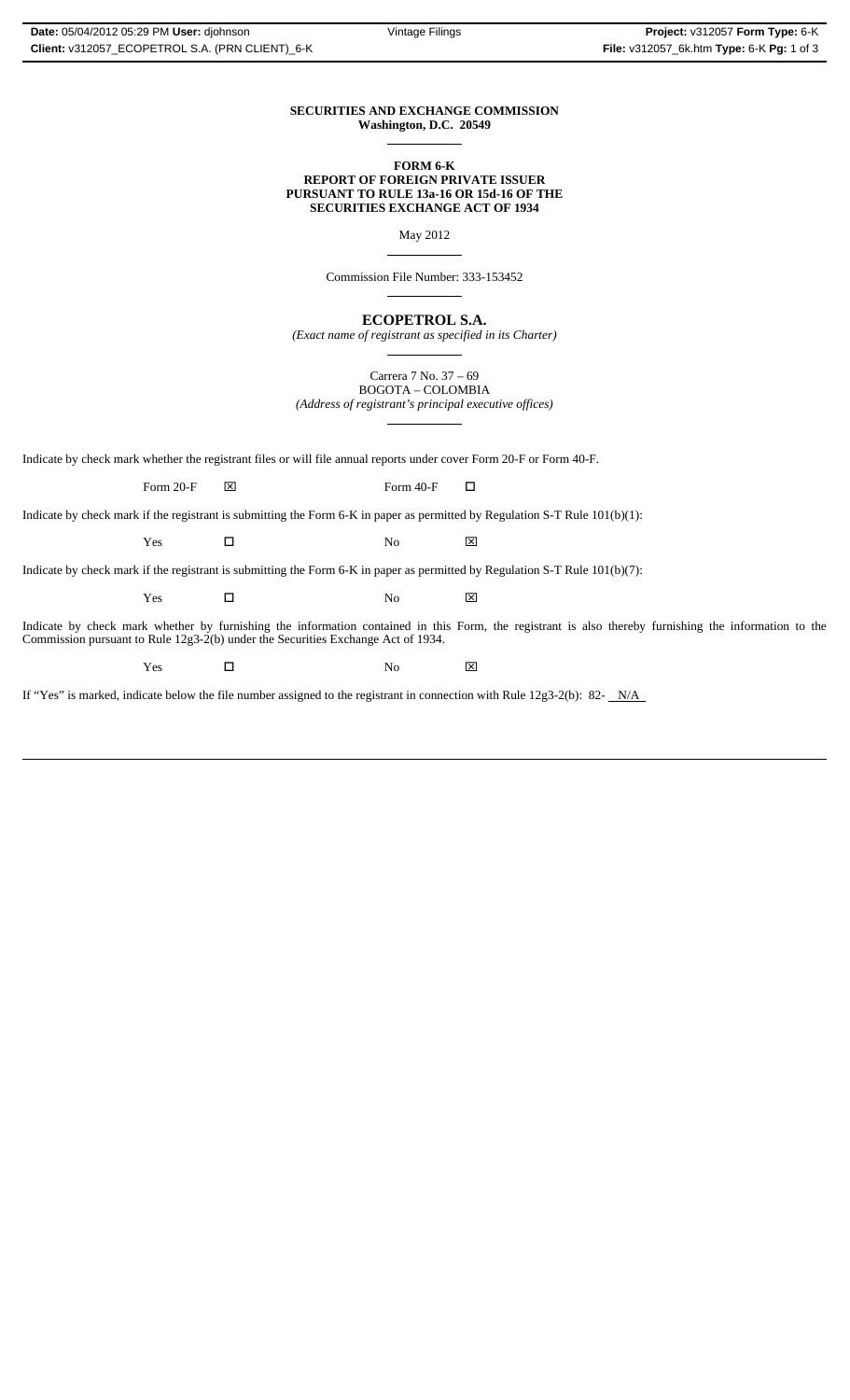

# **Ecopetrol filed response to suit brought by group over Cucuta incident**

Ecopetrol S.A. (BVC: ECOPETROL; NYSE: EC; TSX: ECP) reports that it has filed a response to the lawsuit suit brought by a group of twenty one (21) citizens, in connection with a crude oil spill in the Pamplonita River in the municipality of Chinacota in Northern Santander, due to the rupture of the Caño Limon – Coveñas pipeline. Preliminary investigations determined the incident was the result of factors tension on the pipeline by the saturation of the ground caused by the severe rainy season. No fatalities or injuries have been reported in connection with the incident.

Ecopetrol considers that the claims put forward in the lawsuit, which add up to approximately \$85,936 billion pesos, are without evidentiary support, and therefore it rejected all of them in its response.

Without impairment to the foregoing, and with respect to the amount, Ecopetrol filed a motion requesting a modification of the amount of the claims. In addition, the 98<sup>th</sup> Office of the District Attorney of the First Administrative Court of Cucuta requested a discretionary modification of the amount of the claims, pursuant to what is set forth in Article 10 of Law 1395 of 2010, seeking to have the First Administrative Judge of Cucuta ask the plaintiff to justify and adjust the amount of such claims. It is expected that the Judge will grant this motion.

### **Bogota D.C., May 4, 2012**

*Ecopetrol is Colombia's largest integrated oil & gas company, where it accounts for 60% of total production. It is one of the top 50 oil companies in the world and the fourth largest oil company in Latin America. The Company is also involved in exploration and production activities in Brazil, Peru and the United States Gulf Coast, and owns the main refineries in Colombia, most of the network of oil and multiple purpose pipelines in the country, petrochemical plants, and is entering into the biofuels business.*

*This release contains forward-looking statements relating to the prospects of the business, estimates for operating and financial results, and those related to growth prospects of Ecopetrol. These are merely projections and, as such, are based exclusively on the expectations of management concerning the future of the business and its continued access to capital to fund the Company's business plan. Such forward-looking statements depend, substantially, on changes in market conditions, government regulations, competitive pressures, the performance of the Colombian economy and the industry, among other factors; therefore, they are subject to change without prior notice.*

**Contact us for any additional information: Investor Relations Alejandro Giraldo**  Phone: +571-234-5190 Email: investors@ecopetrol.com.co

**Media Relations (Colombia) Mauricio Tellez**  Phone:  $+ 571 - 234537$ Fax: +571-2344480 Email: mtellez@ecopetrol.com.co

> Dirección de Relacionamiento con el Inversionista Tel: 2345190, correo electrónico: investors@ecopetrol.com.co www.ecopetrol.com.co